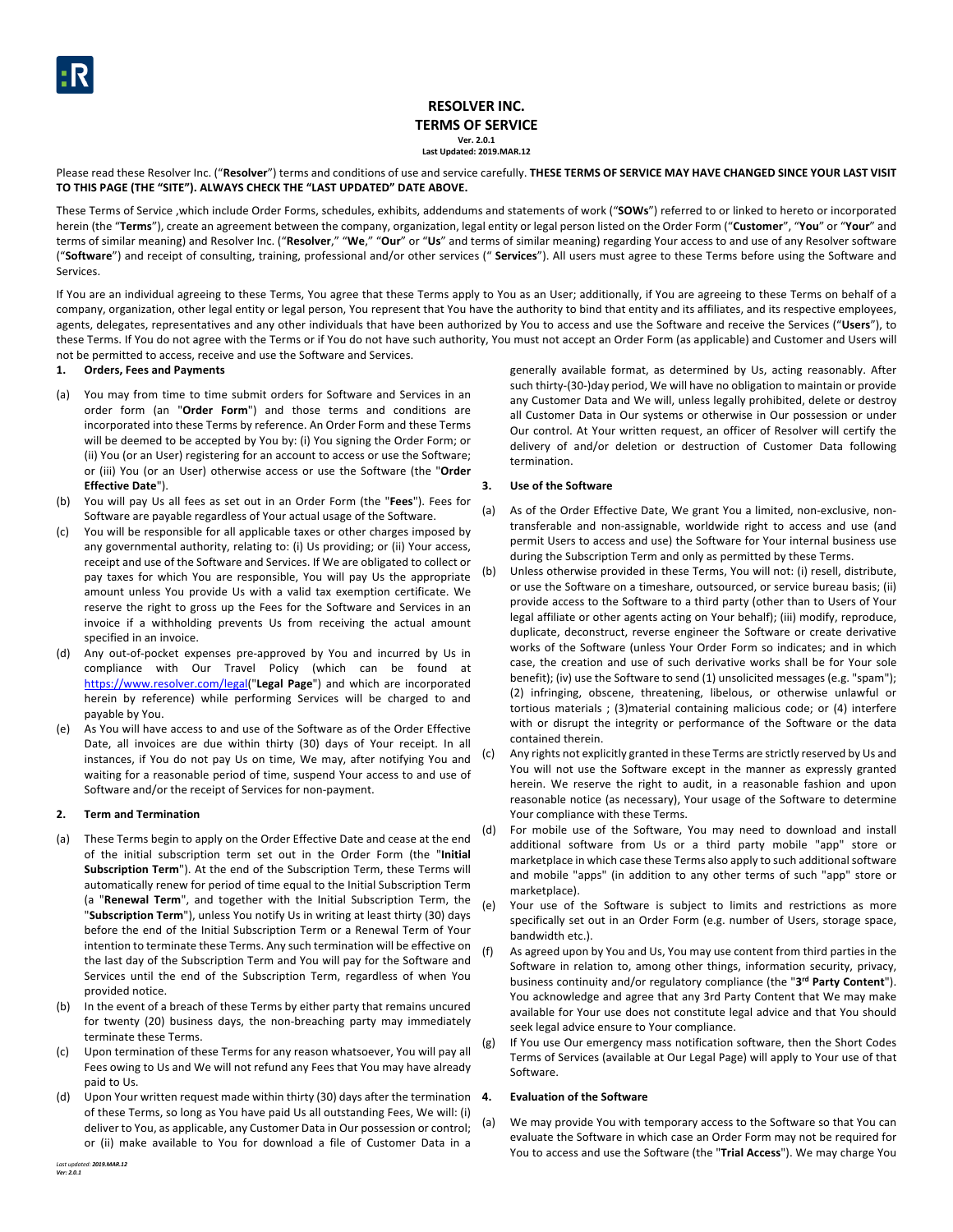Fees for the Trial Access.

- (b) The Trial Access will be limited by time as communicated to You by Us (the "**Evaluation Period**"), unless terminated earlier in accordance with these Terms.
- (c) During the Evaluation Period, You may only access and use the Software for Your internal test and evaluation purpose. We may immediately suspend or terminate Your access and use of the Software for any reason whatsoever.
- (d) In exchange for the Trial Access, We may ask You to provide feedback to Us concerning the functionality and performance of the Software, including identifying potential errors and improvements ("**Feedback**"). You hereby assign to Us all right, title, and interest in and to the Feedback.
- (e) Notwithstanding any other provision of this Agreement, for the purposes of any Trial Access by You and during the Evaluation Period, THE SOFTWARE IS PROVIDED "AS IS" FOR LIMITED TEST AND EVALUATION PURPOSES ONLY.

## **5. Services**

- (a) We may provide You with Services as set out in an Order Form and a SOW (or a Change Order to a SOW). A SOW may be required for each project, and may specify, among other things, the purpose and scope of the project, the responsibilities of each party, assumptions, deliverable(s) (if any), applicable fees and payment terms, acceptance test procedures (if any) and any other specific requirements. In some instances, We may not commence providing Services to You unless a SOW has been agreed to by You and Us.
- (b) We may provide the Services remotely or at a location of Your choosing.
- (c) Either You or We may request additions, deletions or amendments to the Services in a SOW ("**Change**"). A Change will be requested in writing signed by an authorized representative of the party requesting the Change ("**Change Request**"). We will not have an obligation to perform, and You will not have an obligation to pay for, Services related to any Change unless You and We have agreed to the Change in writing. If You request a Change, We will evaluate the request and We will provide You with a written estimate of the cost, if any, of the requested Changes. Upon Your approval of the cost estimate and any additional terms and conditions related to such Changes, then You and We will enter into a change order document amending the 8. applicable SOW (a "**Change Order**").
- (d) In the event of a conflict between or among the provisions of these Terms  $(a)$ and the specific provisions set forth in a SOW, the provisions of such SOW shall take precedence to these Terms only if such provisions specifically reference the provisions of these Terms that are inconsistent.

## **6. Our responsibilities**

- (a) We will, in compliance with applicable laws (including privacy and/or data protection laws):
	- i. use commercially reasonable efforts to provide You (and Your Users) with access and use of the Software in accordance with Our Availability Guarantee (as described in Our Support Program);
	- ii. perform the Services in a professional and workmanlike manner in accordance with applicable professional standards;
	- iii. provide You with Software maintenance and support as set out in Our support and maintenance program ("**Support Program**", which can be found on the [Legal Page](https://www.resolver.com/legal/));
	- iv. maintain a comprehensive information security program to ensure the confidentiality, integrity and availability of the Customer Data that You upload into the Software and protect such Customer Data from unauthorized use, access, modification, disclosure or destruction, in accordance with industry best practices and Our security policies ("**Security Policies** ", as described at [https://www.resolver.com/trust](https://www.resolver.com/trust/)("**Trust Page**")); and
	- provide to You, at Your written request but no more than once every twelve (12) months during a Subscription Term, written reports regarding Our compliance with Our selected data security compliance programs (e.g. SOC II).
- (b) We will not be responsible for any compromise, loss, delay, alteration, or interception of Customer Data during the transmission of any data whatsoever across the Internet or mobile telecommunications networks.
- (c) If We provide You with 3rd Party Content, We will ensure that You have the proper rights to use such content.
- (d) We will keep Our responses to industry-standard data security questions (available at our [Trust Page](https://www.resolver.com/trust/)) up-to-date during the Subscription Term. You **10. Confidentiality Obligations** acknowledge and agree that, We will only assist You in completing any data security questionnaire after that You have reviewed Our responses on Our

[Trust Page](https://www.resolver.com/trust/) and that any additional requests for Us to complete any such questionnaire will be subject to a Fee payable by You to Us.

# **7. Your responsibilities**

- (a) In exchange for Us providing You with access to and use of the Software and the Services, You will, in compliance with all applicable laws:
	- i. be responsible for Users' compliance with these Terms;
	- ii. maintain commercially reasonable and appropriate administrative, physical, and technical safeguards for protection of the security, confidentiality and integrity of Your Customer Data anytime it is not in the Software;
	- iii. comply with applicable privacy and/or data protection laws in relation to the collection, use and disclosure of any personally identifiable information or personal data ("**PII**") that may be included in the data You upload into the Software, including Customer Data;
	- iv. be responsible for the accuracy, quality, integrity and legality of any content (including content obtained from or owned by third parties) and Customer Data You use in connection with the Software and Services;
	- v. protect and securely manage account/user names, password(s), other login information and customer keys (if any) to prevent the unauthorized access to the Software and promptly notify Us in the event of an unauthorized access to the Software;
	- vi. if applicable, install all updates to the Software in a timely fashion, as provided by Us;
	- vii. be responsible for procuring and maintaining the Internet and mobile telecommunications network connections that connect Your Users and network to the Software; and
	- viii. be responsible for procuring and maintaining the appropriate licences and/or rights for any 3<sup>rd</sup> Party Content that is not provided by Us and/or that You include with or use in connection with any Customer Data that You upload into the Software.

## **8. Changes**

We may update these Terms from time to time. If You do not agree with the changes You can cancel the Services, stop using the Software without further obligation, except for the payment of amount due for any outstanding Services and terminate these Terms. Any changes or modifications to these Terms will be effective immediately upon posting of the revisions on the Site, and Your continued use of the Services and Software after such time will constitute Your acceptance of such changes or modifications. Any such modifications will not materially increase Your risk of financial obligations. You should from time to time review the Terms to understand the terms and conditions that apply to Your use of the Services and Software. The Terms will always show the 'Last Updated' date at the top. If You have any questions about the Terms, please email Us at [legal\[at\]resolver.com](mailto:legal@resolver.com).

(b) We may, at Our discretion, enhance or modify the Software from time to time and We will provide You with reasonable notice of any material modifications: (i) at the email address You provide in Your Order Form; (ii) by posting a notice to this Site; or (iii) by posting a notice in the Software. Notwithstanding the foregoing, We may at any time modify or discontinue features of the Software to comply with applicable laws and regulations. We will not be liable to You or to any third party for any modification or discontinuation of the Software as described above.

(c) We may use a third party vendor to host the Software, provide context aware guidance in the Software, provide feedback to Us in relation to Your use of the Software and to enforce these Terms. We may change certain elements of the hosting services or such third party vendor from time to time. In all cases, We will always be responsible for the performance of such third party vendor, in accordance with these Terms and in each case, any such changes will not materially change, alter or modify Your access and use of the Software.

## **9. Insurance**

(a) We carry commercial general liability insurance and errors and omissions insurance with the limits and for the coverages set out in the Certificate of Insurance (a copy of which can be found on the [Legal Page](https://www.resolver.com/legal/)).

(a) Each party may use Confidential Information only for the purposes of these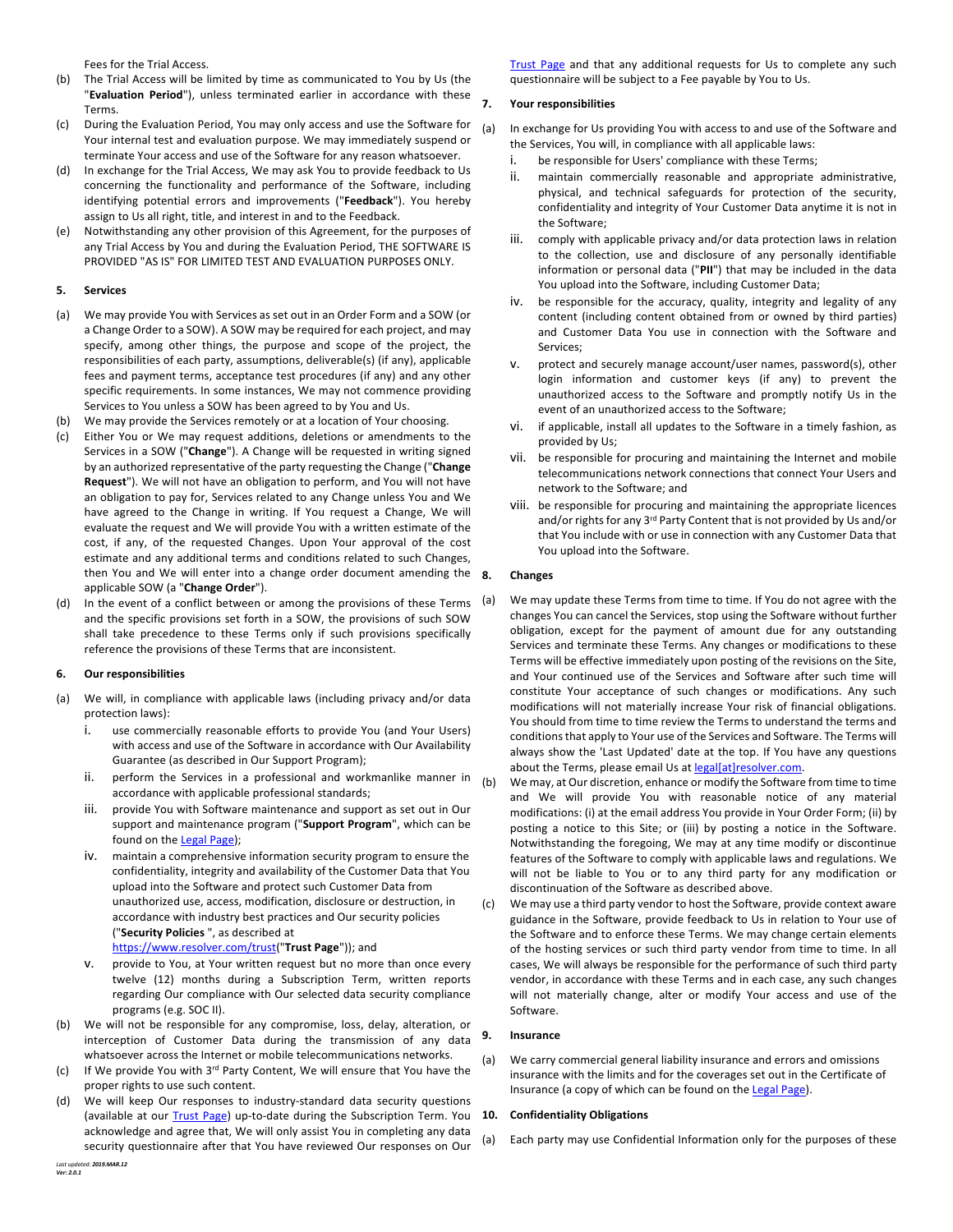Terms and, except as specifically provided for in this Section 10, will not disclose to any third party any Confidential Information, without the prior written consent of the other party. For the purposes of these Terms, "**Confidential Information**" means all technical, scientific, marketing, business, financial and commercial information or data whether communicated in writing or orally, which is provided by a party (the "**Disclosing Party**") to the other party (the "**Receiving Party**") as a consequence of these Terms. The Receiving Party will be liable to the Disclosing Party for any breaches of this Section 10 by its employees, agents or third party service providers who obtain Confidential Information of the Disclosing Party from the Receiving Party. Confidential Information will not include information that: (i) was already known by or in the possession of the Receiving Party at the time of disclosure, other than through an obligation of confidentiality; (ii) was at the time of disclosure or thereafter became publicly available or known to the public or otherwise part of the public domain without breach of these Terms by the Receiving Party; (iii) was subsequently disclosed to the Receiving Party by a third person who had the right to make such disclosure; and (iv) is developed by the Receiving Party independently of any Confidential Information or other information received from the Disclosing Party.

- (b) The foregoing obligations of non-disclosure and restricted use will not apply to any Confidential Information that is required to be disclosed by law or court order, provided that notice is promptly delivered to the Disclosing Party in order to provide an opportunity to seek a protective order or other similar order with respect to the Confidential Information and thereafter the 13. Receiving Party discloses only the minimum information required to be disclosed in order to comply with such law or court order, whether or not a protective order or other similar order is obtained by the Disclosing Party.
- (c) The agreements and covenants set forth in this Section 10 will be construed as being an agreement independent of any other provisions in these Terms. The existence of any claim or cause of action of either party against the other party, whether predicated on these Terms or otherwise, will not constitute a defence to the enforcement by such other party of any of the covenants and agreements of this Section 10. Each of the parties acknowledges that its failure to comply with the provisions of this Section 10 will cause irreparable harm to the other party which cannot be adequately compensated for in damages, and accordingly acknowledges that the other party will be entitled, in addition to any other remedies available to it, to interlocutory and permanent injunctive relief to restrain any anticipated, present or continuing breach of this Section 10.

# **11. Privacy and Data Protection**

- (a) We will not access Your Customer Data, except: (i) where instructed or permitted by You; or (ii) as required by law or to exercise or protect Our legal rights.
- (b) You acknowledge and agree that: (i) the security measures We have implemented in relation to the Customer Data may limit Us from having knowledge (actual or implied) of, use of, or access to any PII that may or may not be contained in the Customer Data; and (ii) it may not be possible for Us to fulfill any of Your specific requirements (including legal requirements) in relation to PII and Customer Data (or We may not be able to do so without incurring costs and expenses for which We will invoice You).
- (c) We will collect, use and process Customer Data only in accordance with: (i) Your instructions; and (ii) Our Privacy Statement (which is incorporated into these Terms by reference and which can be found on Our Legal Page) and to the extent reasonably required to provide the Software and Services.
- (d) We will process Your production Customer Data in an agreed upon region (e.g. Canada, United States, Europe) as set out in an Order Form. We may transfer Your production Customer Data within the agreed upon region. We will not transfer Your production Customer Data outside of the agreed upon region without Your written consent.
- (e) You agree that We may contact You via e-mail or otherwise with information relevant to Your use of the Services and Your payment obligations.
- (f) We shall provide commercially reasonable assistance, and insofar as possible, to enable You to respond to any inquiry, communication or request from a subject of Customer Data seeking to exercise his or her rights under applicable data protection legislation. In the event of such inquiry is made directly to Us, We will inform You by providing details of such inquiry. For the avoidance of doubt, You are responsible for responding to such data requests for access, correction, restriction, objection, erasure or data portability of that individual's PII.
- *Last updated: 2019.MAR.12* (g) If You are established in the European Economic Area or Switzerland (c)

(collectively the "**EEA**") and/or to the extent that the Customer Data that We process on Your behalf through Your use of the Software contains PII of data subjects located in the EEA, then Our GDPR Addendum(the terms of which are available at Our Legal Page) shall apply to Our processing of such Customer Data and such GDPR Addendum is incorporated into these Terms by reference.

## **12. Customer Data**

- (a) We make no claim to Your trade names, logos and other trademarks or service marks ("**Marks**") and Customer Data and We will not sell Your Customer Data to third parties.
- (b) You are solely responsible for Your Customer Data. We are not liable to You, Your Users or Your customers for any loss or damages arising from any Customer Data. "**Customer Data**" means all visual, written or audible communications, files, data documents, videos, recordings, or any other material displayed, posted, uploaded, stored, exchanged or transmitted on or through Your use of the Software.
- (c) You grant Us a world-wide, royalty-free, sub-licensable licence to use, modify, reproduce and distribute the Customer Data, only as reasonably required to provide access to and use of the Software (e.g., We may encrypt Your Customer Data which may involve use, reproduction and modification of Your Customer Data). You warrant that You have sufficient, lawful non-infringing rights to the Customer Data and to grant the license contained in this Section.

## **13. Warranty and Warranty Disclaimer**

- (a) Although We will make Our best effort to deliver functioning Software and an acceptable Service, We do not warrant that the Software, the Services or any content provided will be error free or satisfy all Your requirements. We will use commercially reasonable efforts to correct any error, in a timely fashion, that may be discovered by You or Us.
- (b) You acknowledge and agree that notwithstanding the Security Policies and Our methods and procedures to secure the Software, such methods and procedures may not prevent unauthorized electronic intruders to access the Software through the Internet or through other form of electronic communication. If such unauthorized electronic intruders are able to bypass Our security protocols, firewall and safeguards, such unauthorized electronic intruder may change, delete, access or otherwise corrupt Your Customer Data. Except for the maintenance of appropriate safeguards in compliance with the Security Policies, We shall not be liable to You, and hereby disclaim responsibility, with respect to any action, destructive or otherwise, by any unauthorized electronic intruder.
- (c) EXCEPT AS EXPRESSLY STATED IN THIS SECTION 13, TO THE EXTENT ALLOWED BY APPLICABLE LAW, WE (i) EXPRESSLY DISCLAIM ALL WARRANTIES AND CONDITIONS OF ANY KIND, EXPRESS OR IMPLIED, INCLUDING WITHOUT LIMITATION ANY WARRANTY, CONDITION OR OTHER IMPLIED TERM AS TO MERCHANTABILITY, FITNESS FOR A PARTICULAR PURPOSE OR NON-INFRINGEMENT AND (ii) MAKE NO WARRANTY OR REPRESENTATION REGARDING THE SERVICES, ANY INFORMATION, MATERIALS, GOODS OR SERVICES OBTAINED THROUGH THE SERVICES OR THE SITES, OR THAT THE SERVICES WILL MEET ANY OF YOUR REQUIREMENTS, OR BE UNINTERRUPTED, TIMELY, SECURE OR ERROR FREE.

## **14. Limitation of Liability**

(a) Neither Party will be liable to the other in connection with any single event or series of related events for any punitive, exemplary, special, incidental, indirect or consequential loss or damage including, but not limited to, loss of profits, loss of revenue, failure to realize expected savings, loss of data or other commercial or economic loss of any kind even if either party has been advised of the possibility of these losses or damages, and regardless of the form of action, whether in contract or in tort, or based upon any other legal or equitable theory.

| ONNECTION WITH THESE TERNIS WILL BE LIMITED AS FOLLOWS. |                                     |                                                                                                                         |
|---------------------------------------------------------|-------------------------------------|-------------------------------------------------------------------------------------------------------------------------|
|                                                         | ANNUAL FEES PAID BY YOU TO US       | <b>OUR LIMITATION OF LIABILITY</b>                                                                                      |
|                                                         | Less than USD\$75,000               | Total annual fees paid by You to Us<br>under these Terms for the 12-<br>month period immediately prior to<br>the claim. |
|                                                         | Between USD\$75,001 - USD\$150,000  | USD\$500,000                                                                                                            |
|                                                         | Between USD\$150,001 - USD\$250,000 | USD\$1,000,000                                                                                                          |
|                                                         | Greater than USD\$250,000           | USD\$2,000,000                                                                                                          |

(b) OUR MAXIMUM AGGREGATE LIABILITY TO YOU RELATED TO OR IN CONNECTION WITH THESE TERMS WILL BE LIMITED AS FOLLOWS:

(c) THIS FOREGOING LIMITATION OF LIABILITY IS IN THE AGGREGATE AND NOT

*Ver: 2.0.1*